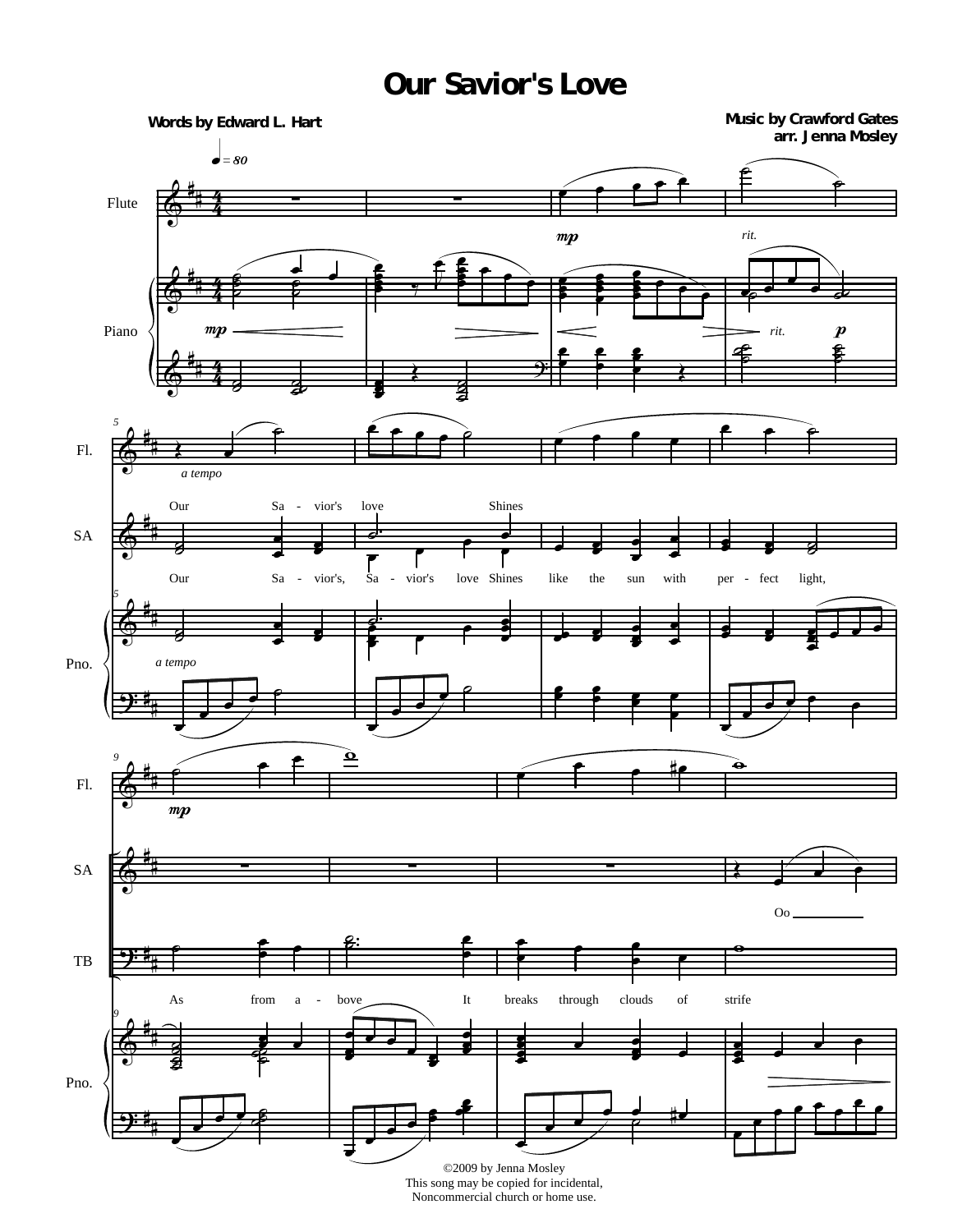

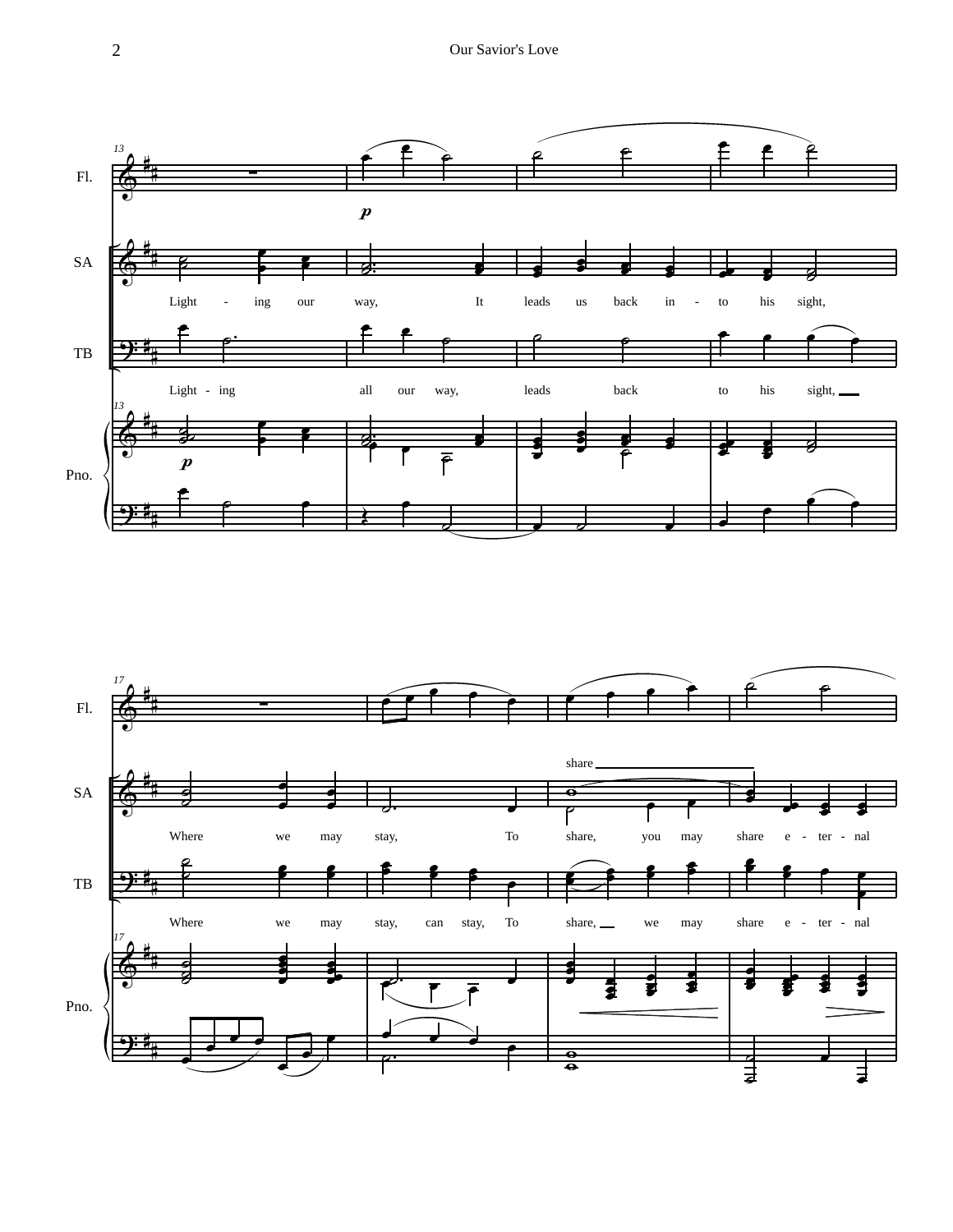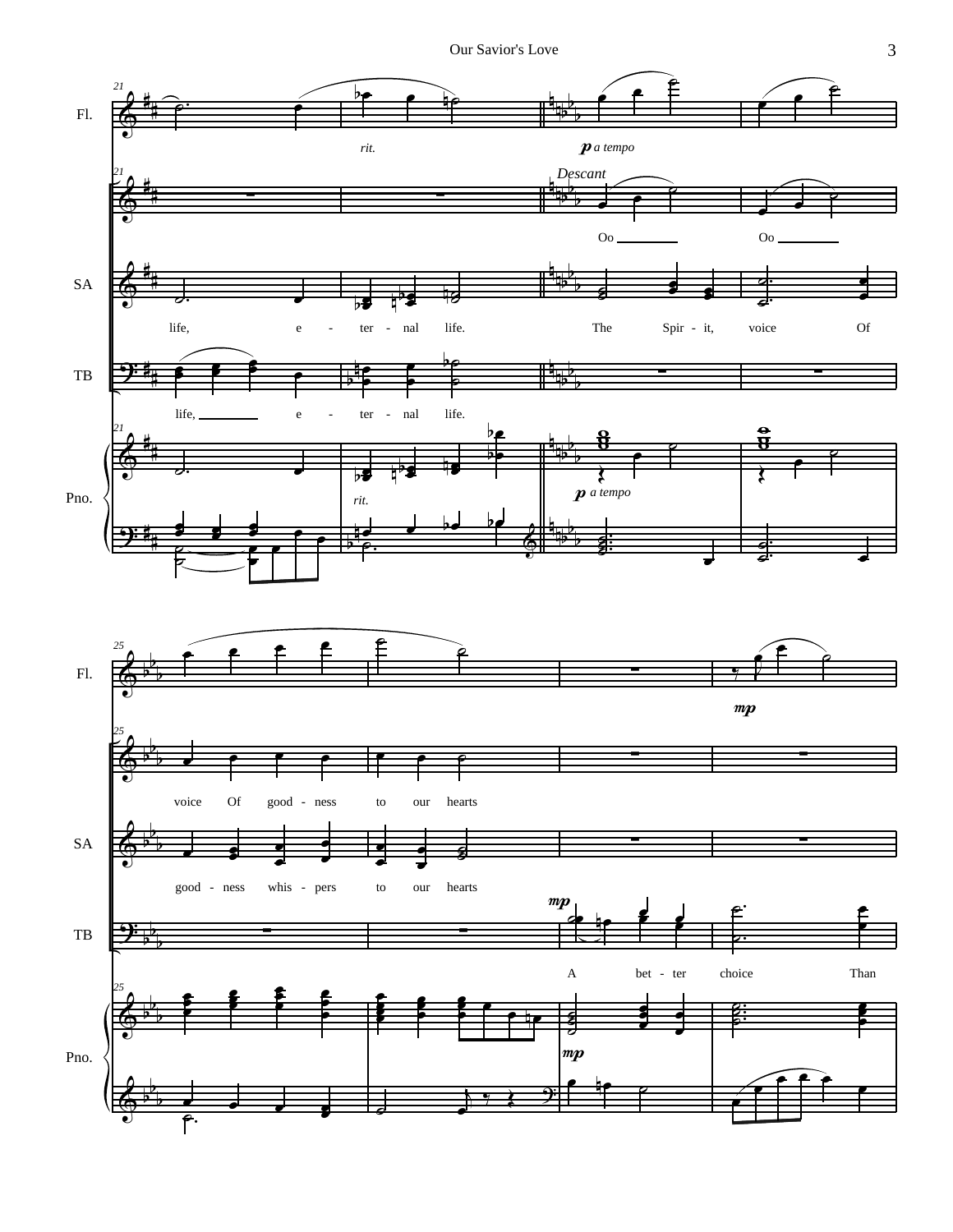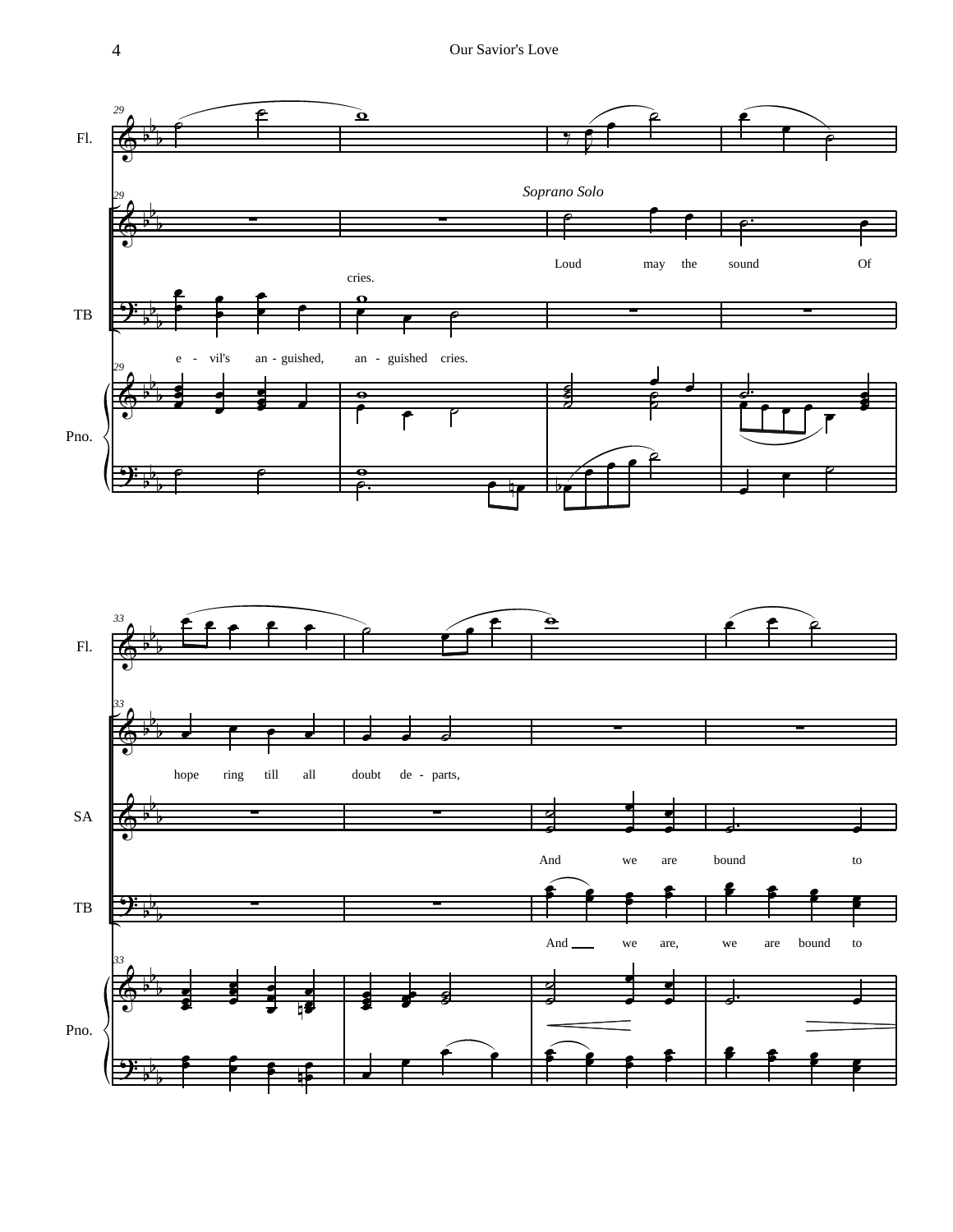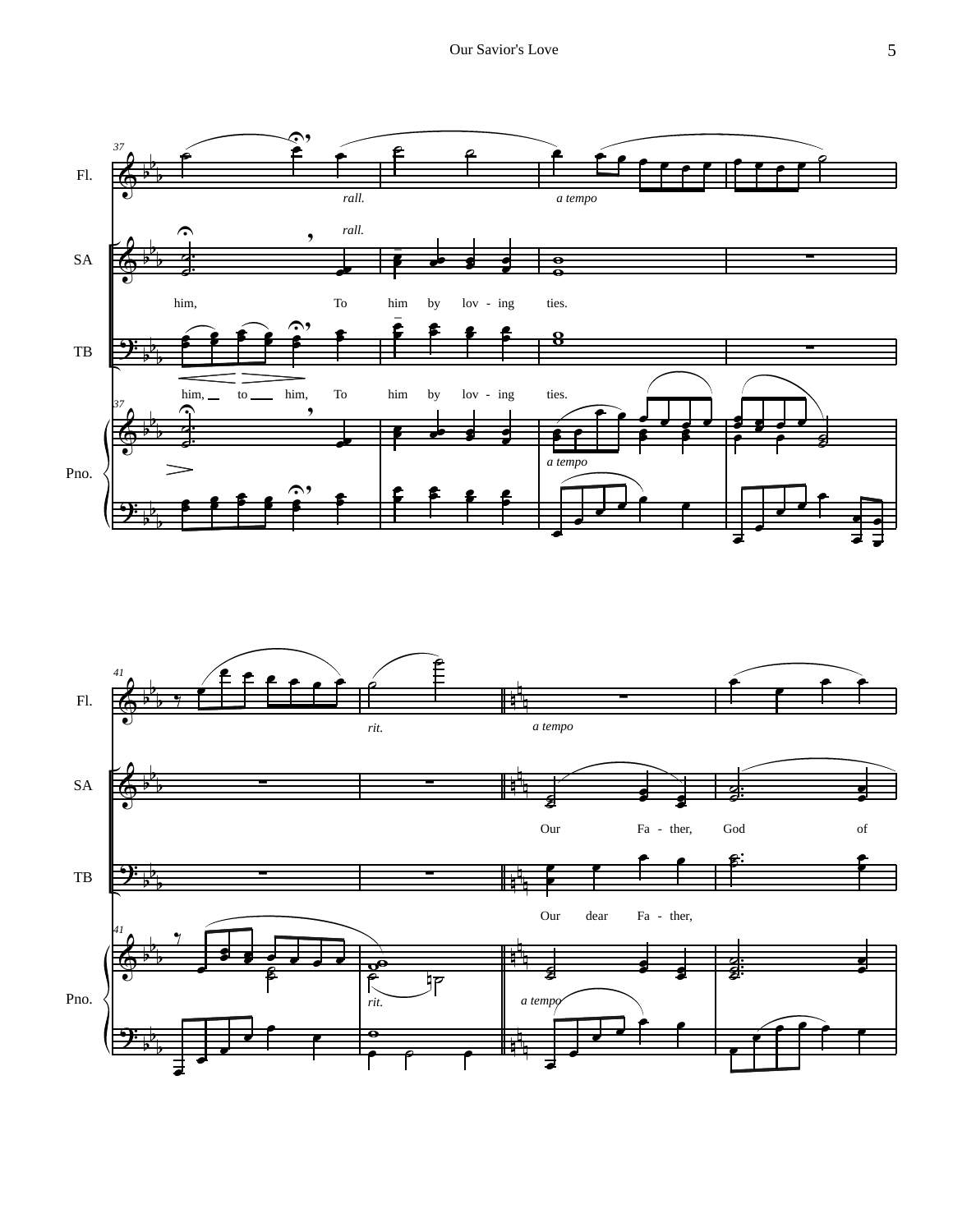

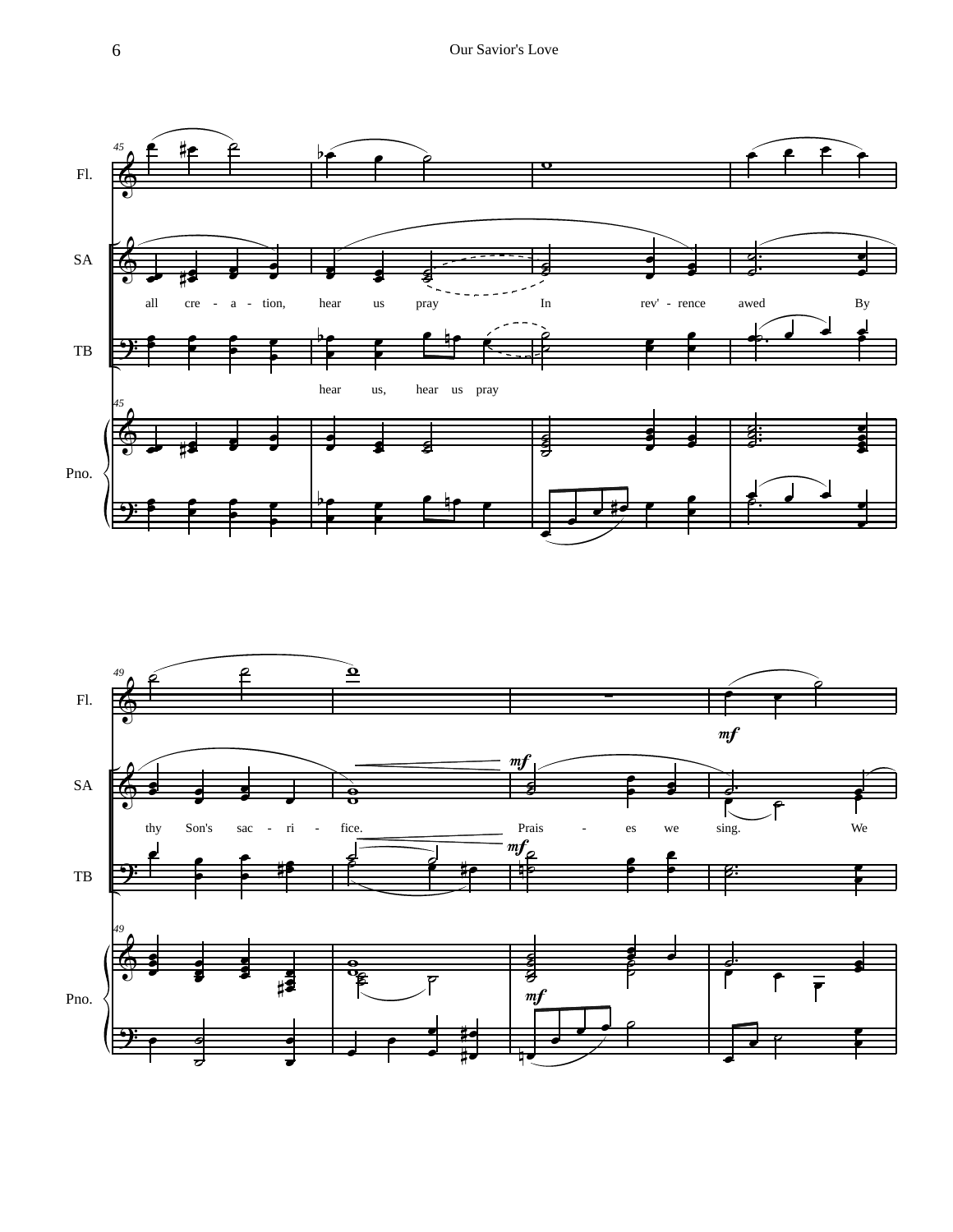

˙